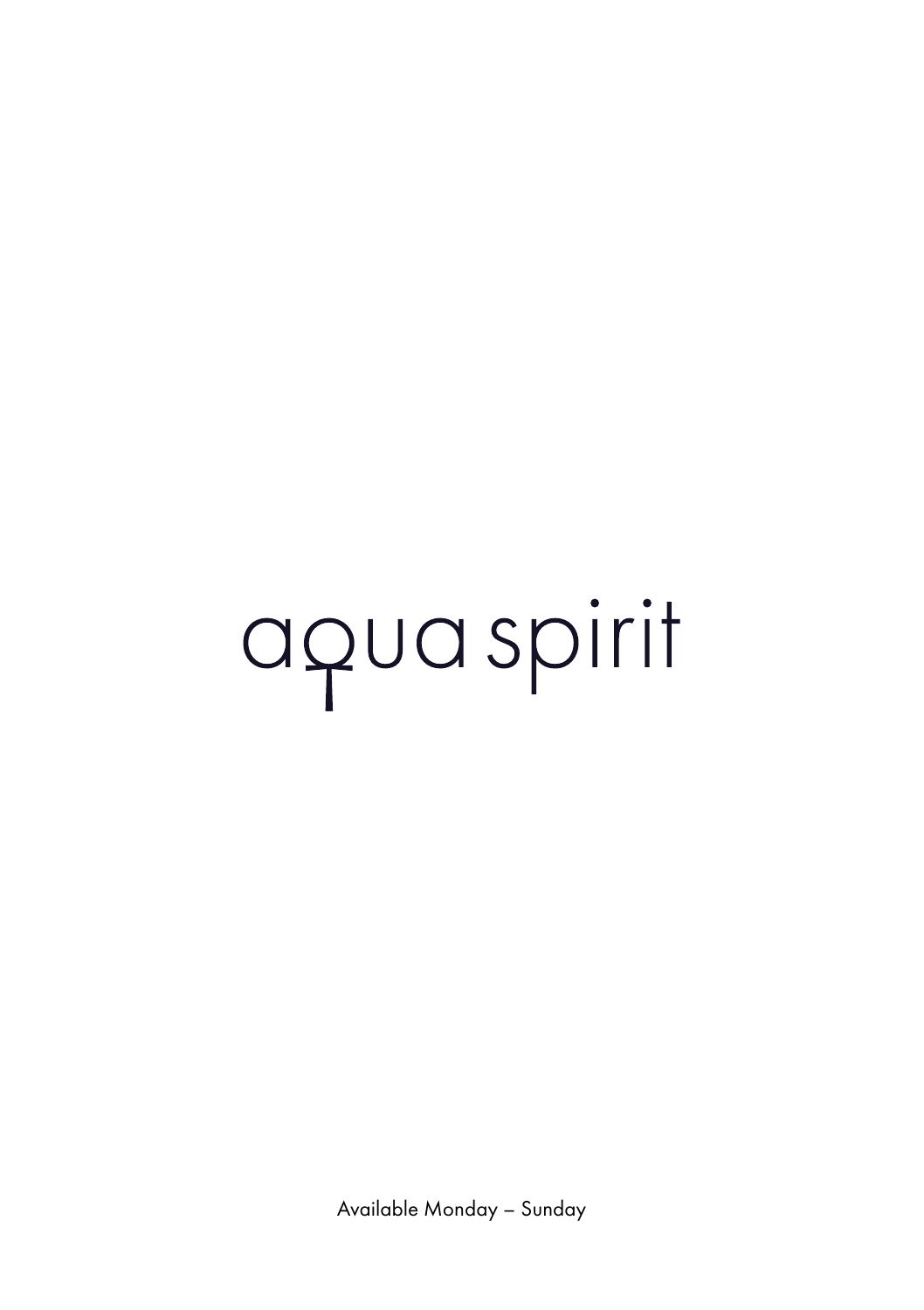Aqua Pride 16 Chase Vodka, pomegranate & elderflower cordial, lemon juice, egg white

\*50% of the net profit donated to Pride in London

#### CHASE SPECIALS

| Chase GB Gin                    | 13. |
|---------------------------------|-----|
| Chase Vodka                     | 16  |
| Chase Grapefruit and Pomelo Gin | 16  |
| Chase Apple and Rhubarb Gin     | 16  |
| Chase Marmalade Vodka           |     |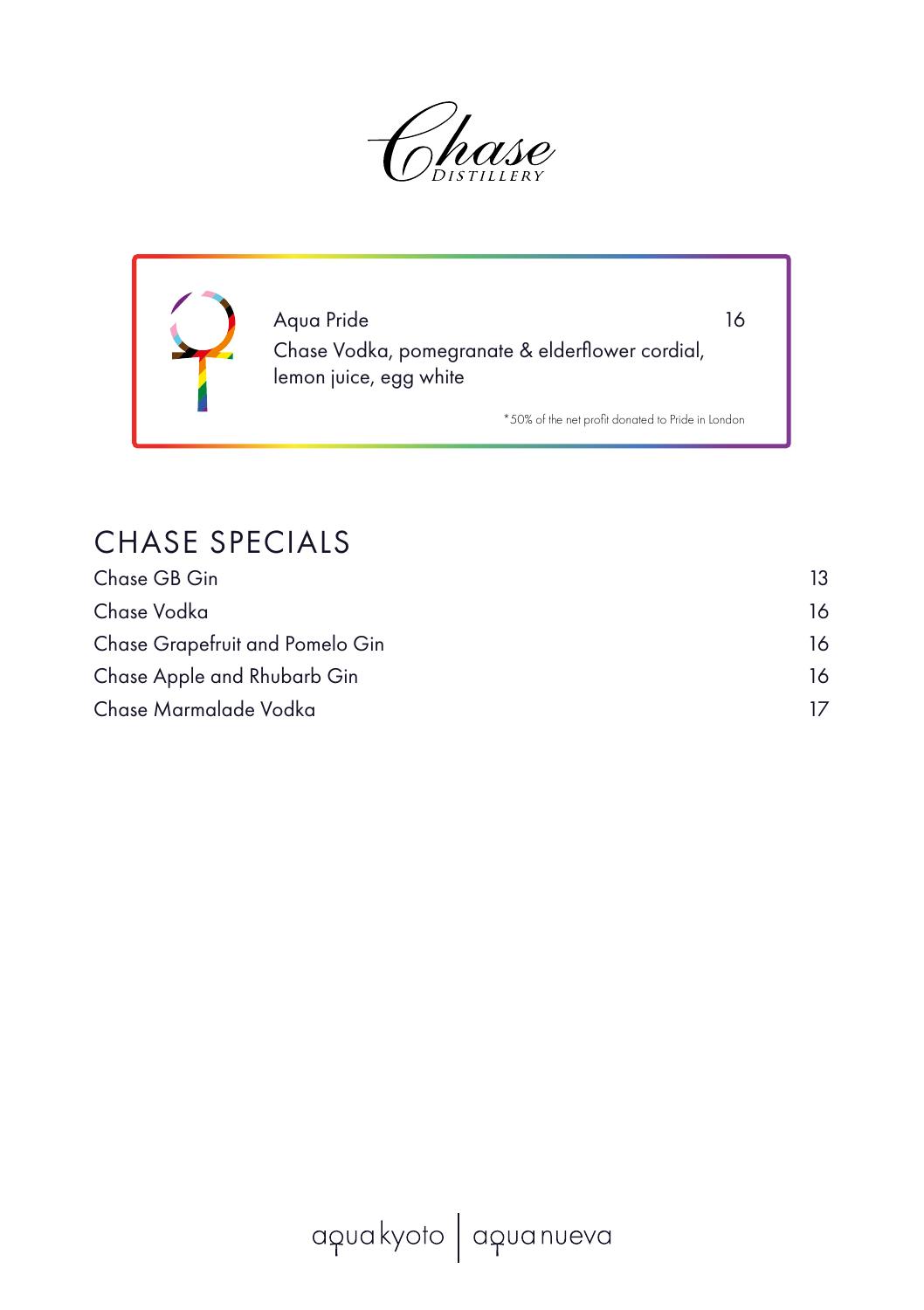#### INSPIRATIONS

| Besos Español<br>Tanqueray Seville gin, Licor 43, orange juice, passion fruit syrup, Cava                                  | 15 |
|----------------------------------------------------------------------------------------------------------------------------|----|
| Geisha<br>Ketel One vodka, sake, lychee, rose syrup                                                                        | 15 |
| El Jerez<br>Don Julio Blanco tequila, Tio Pepe, grapefruit juice, lime juice, agave syrup                                  | 15 |
| Japanese Garden<br>Tanqueray gin, apple juice, elderflower cordial, cucumber, wasabi                                       | 15 |
| Sweet Escape<br>Pampero rum, cranberry juice, passion fruit purée,<br>peach schnapps, vanilla syrup, Chambord, lemon juice | 15 |

#### CLASSICS

| Old Fashioned<br>Bulleit bourbon, Angostura bitters, Angostura orange bitters, cane sugar | 15 |
|-------------------------------------------------------------------------------------------|----|
| Negroni<br>Tanqueray gin, Cocchi Torino, Campari                                          | 15 |
| Mojito<br>Pampero rum, lime juice, sugar syrup, mint, Fever-Tree soda                     | 15 |
| French <sub>75</sub><br>Tanqueray gin, Veuve Clicquot Champagne, lemon juice, sugar syrup | 15 |
| Tommy's Margarita<br>Tapatio Reposado tequila, lime, agave syrup                          | 15 |
| Aperol Spritz<br>Aperol, Prosecco, Fever-Tree soda                                        | 15 |
| Espresso Martini<br>Ketel One vodka, espresso, Kahlua, sugar syrup                        | 15 |
|                                                                                           |    |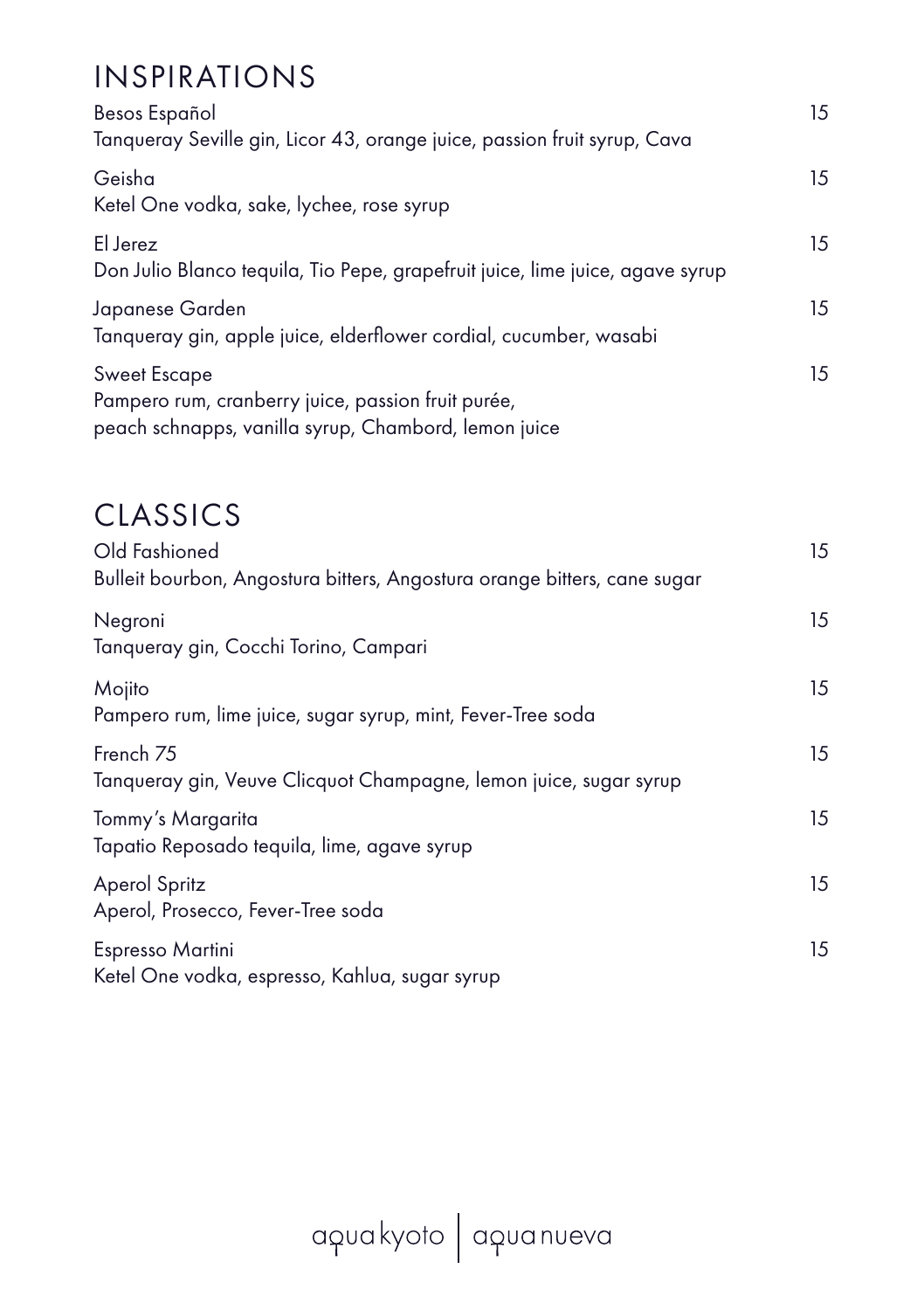## BELLINI

| Ginger<br>Honey, Chambord, Prosecco                                                        | 13 |
|--------------------------------------------------------------------------------------------|----|
| Apricot<br>Elderflower, lime, Prosecco                                                     | 13 |
| Passion fruit<br>Vanilla, Prosecco                                                         | 13 |
| Plum<br>Cointreau, vanilla, Prosecco                                                       | 13 |
| NON-ALCOHOLIC COCKTAILS<br>Pink Paradise<br>Watermelon, pink grapefruit juice, mint, sugar | 8  |

| Lychee Lemonade                                                | 8 |
|----------------------------------------------------------------|---|
| Lychee juice, ginger & lemongrass cordial, Fever-Tree lemonade |   |
| Apple Mojito                                                   | 8 |
| Apple juice, mint, lime, sugar, Fever-Tree soda water          |   |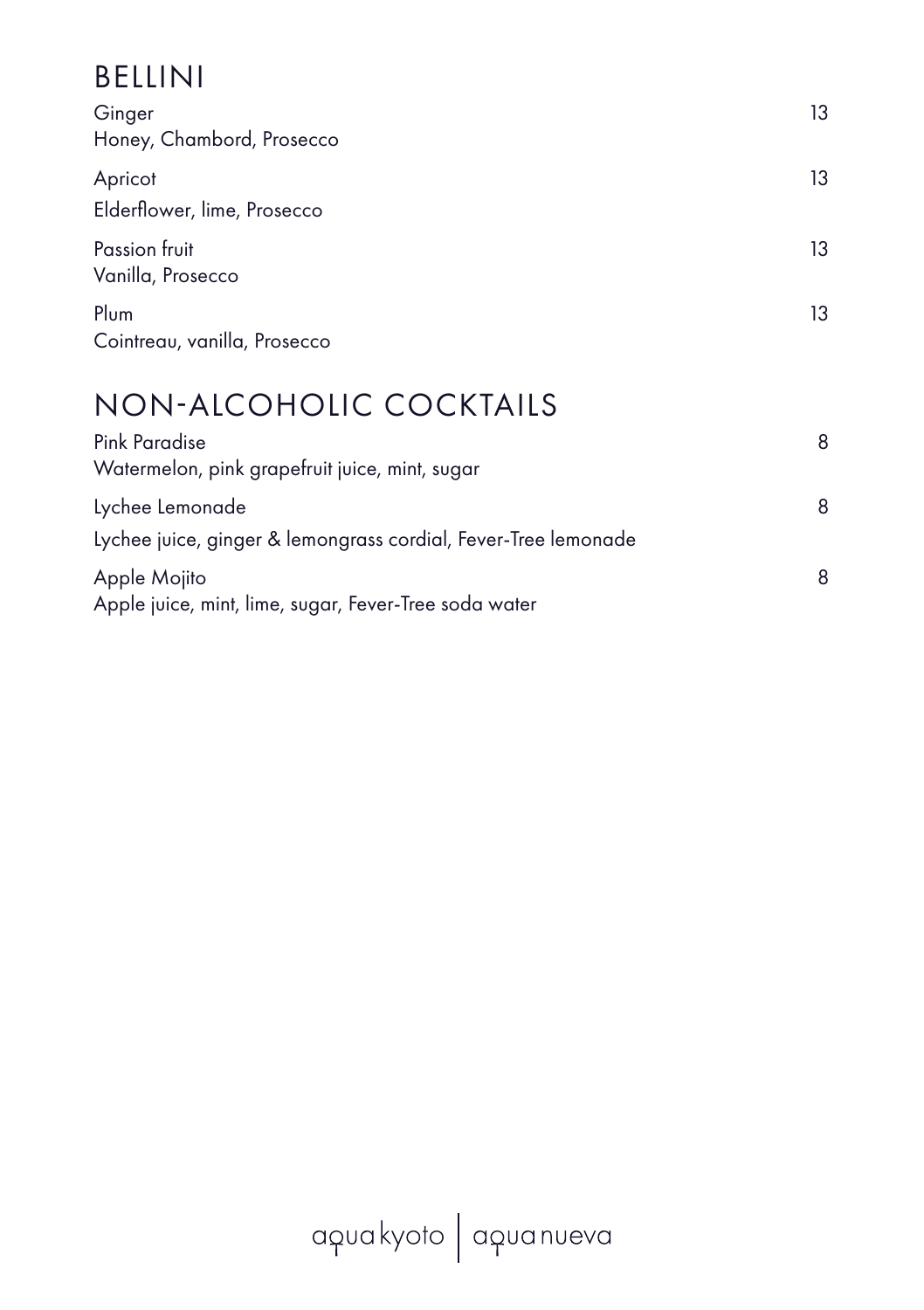| <b>CHAMPAGNE</b>                              | Glass   Bottle |
|-----------------------------------------------|----------------|
| Pommery Brut Royal, Reims, NV                 | 19   96        |
| Veuve Clicquot 'Yellow Label' Brut, Reims, NV | 23   125       |
| Jacquart, Mosaïque Brut, Reims, NV            | 140            |
| Bollinger Special Cuvee Brut, Aÿ, NV          | 150            |
| RICH Veuve Clicquot, off-dry, Reims, NV       | 159            |
| Perrier-Jouët Grand Brut, NV                  | 145            |
| Pommery 'Blanc de Blanc', Reims               | 170<br>30 l    |
| Taittinger 'Prélude Grand Cru', NV            | 180            |
| Krug Grande 'Cuvée', Reims, NV                | 625            |

#### VINTAGE CHAMPAGNE

| Pommery Grand Cru, Reims, 2006                | 200 |
|-----------------------------------------------|-----|
| Moët & Chandon 'Grand Vintage', Épernay, 2013 | 200 |
| Veuve Clicquot, Reims, 2012                   | 210 |
| Perrier-Jouët Belle Epoque, Épernay, 2013     | 450 |
| Pommery Cuvée Louise, Reims, 2004             | 380 |
| Bollinger La Grande Année, Aÿ, 2012           | 380 |
| 'La Grande Dame', Veuve Clicquot, Reims, 2006 | 425 |
| Dom Pérignon, Épernay, 2010                   | 525 |
| Dom Ruinart 'Blanc de Blancs', Reims, 2009    | 460 |
| Cristal, Louis Roederer, Reims, 2013          | 585 |
| Dom Pérignon, 'P2', Épernay, 2000             | 900 |

## ROSÉ CHAMPAGNE

| Pommery Brut Rosé, Reims, NV                 | 28   145 |
|----------------------------------------------|----------|
| Veuve Clicquot Rosé, Reims                   | 150      |
| Ruinart Rosé, Reims, NV                      | 39   220 |
| Bollinger Rosé, Aÿ, NV                       | 190.     |
| RICH Veuve Clicquot Rosé, off-dry, Reims, NV | 180      |
| Laurent-Perrier Rosé, Tours-sur-Marne, NV    | 190      |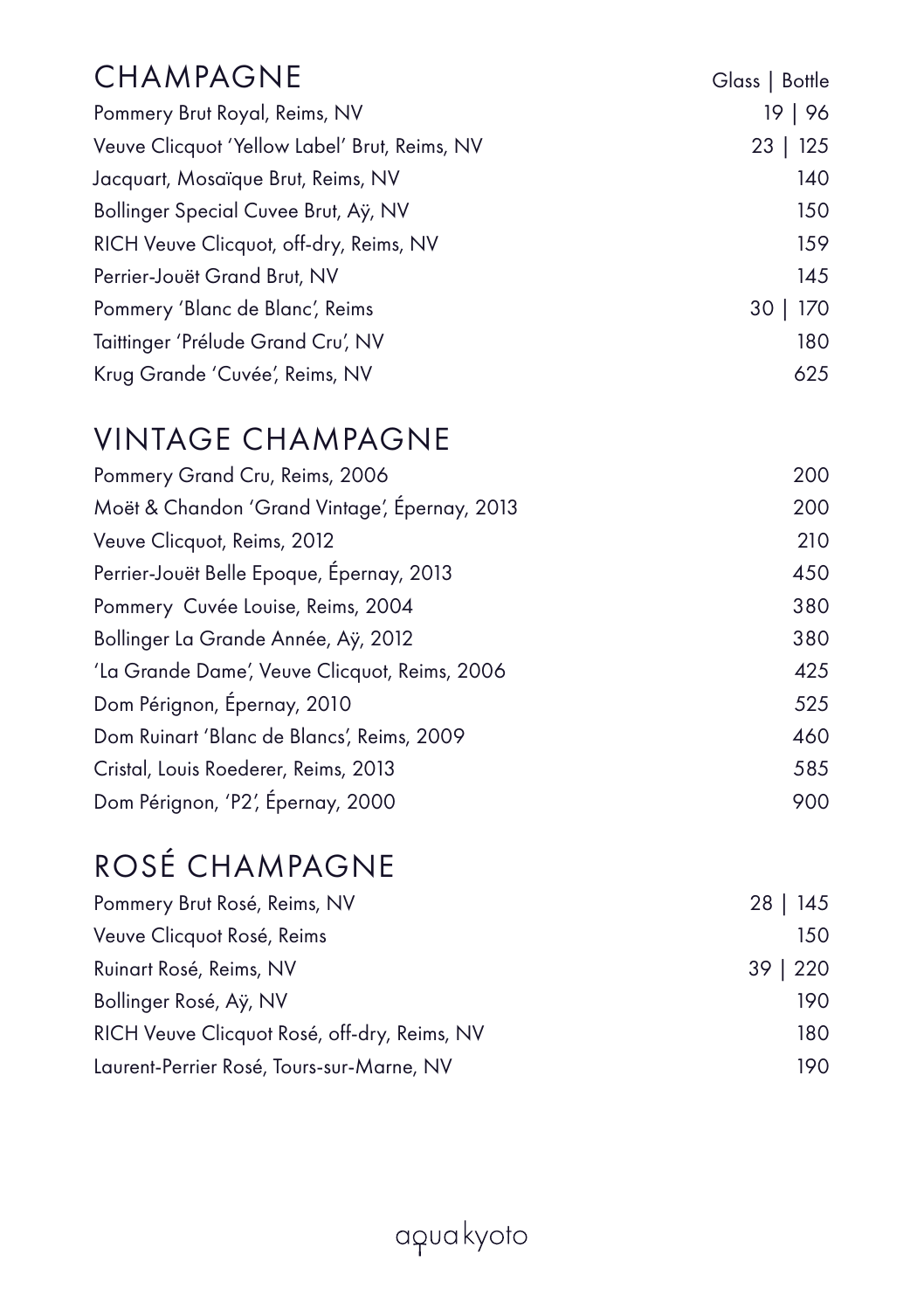| WHITE WINE                                                             | Glass (125ml)   Bottle |
|------------------------------------------------------------------------|------------------------|
| Cortese, Amonte Volpi, Italy, 2020                                     | 9   39                 |
| Koshu, Kayagatake, Grace Wine, Japan, 2020                             | 12   69                |
| Riesling, Grand Cru 'Rosacker', Cave de Hunawihr, Alsace, France, 2019 | $14 \mid 78$           |
| Chablis, Domaine Michaut Freres, Burgundy, France, 2019                | 15   82                |
| Cloudy Bay, Sauvignon Blanc, New Zealand, 2021                         | 16   90                |
| <b>RED WINE</b>                                                        |                        |
| Artolas, Vidigal, Lisboa, Potugal, 2019                                | 9 3 3 9                |
| Merlot, Nostros Gran Reserva, Indómita, Chile, 2019                    | 10   50                |
| Malbec, Las Terrazas, Mendoza, Argentina, 2016                         | $13 \mid 77$           |
| Bourgogne Rouge, Domaine Saguin-Manuel, Burgundy, France, 2018         | 15   82                |
| ROSÉ WINE                                                              |                        |
| Domaine de l'Amour, Côtes de Provence, France, 2020                    | 48<br>$11-1$           |
| Miraval, Côtes de Provence, France, 2020                               | $13 \mid 70$           |
| <b>PROSECCO</b>                                                        | Glass   Bottle         |
| Ruggeri, Prosecco DOC, Treviso                                         | 12   55                |
| LARGE FORMATS                                                          |                        |
| Veuve Clicquot 'Yellow Label' Brut, Reims, Magnum, NV, 1.5L            | 220                    |
| Dom Pérignon, Épernay, Magnum, 2009, 1.5L                              | 1250                   |
| Veuve Clicquot 'Yellow Label' Brut, Reims, Jeroboam, NV, 3L            | 750                    |
| Dom Pérignon Rosé, Epernay, Magnum, 2002, 1.5L                         | 1900                   |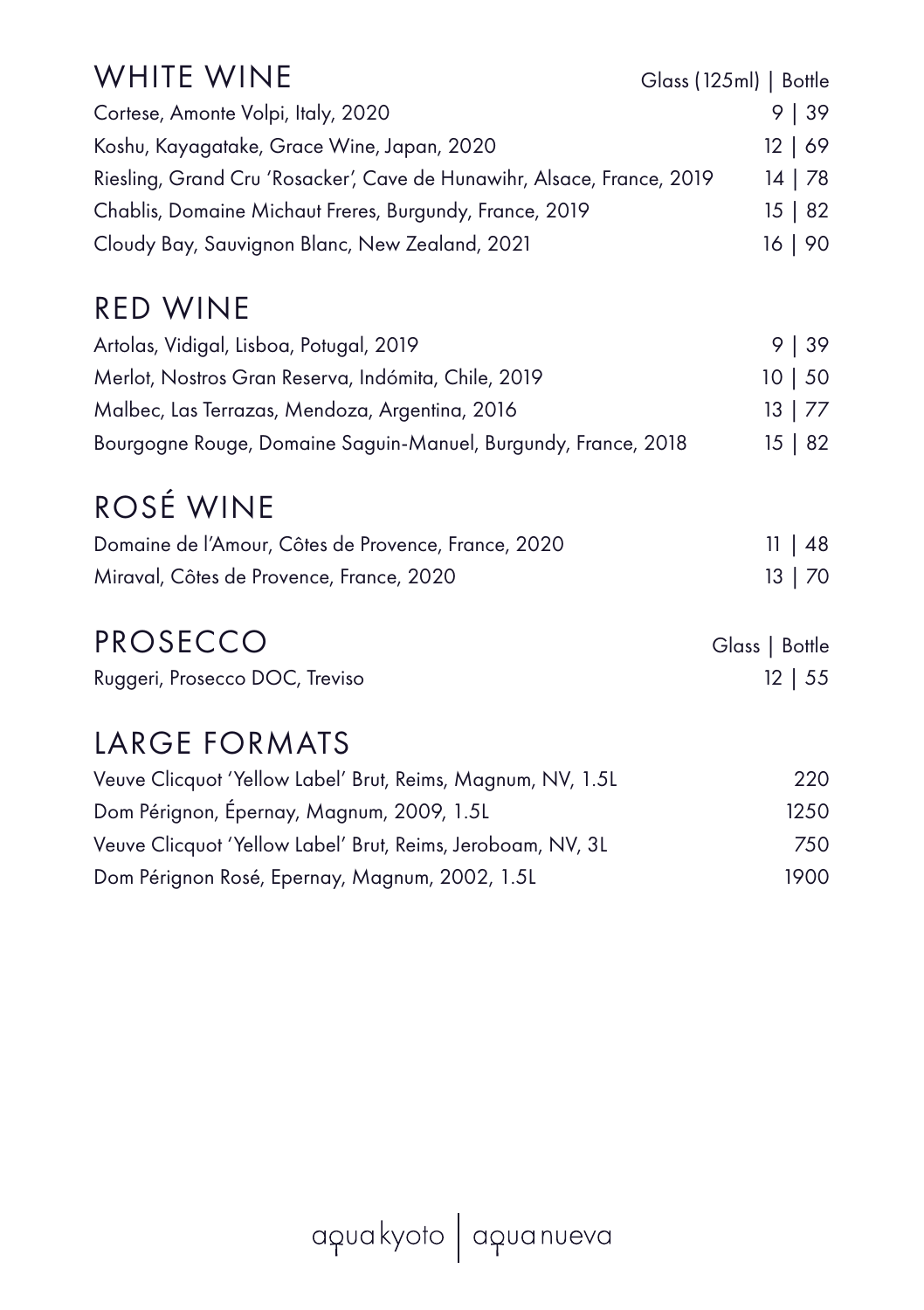#### VODKA

| Ketel One                   | 12 |
|-----------------------------|----|
| Ketel One Citroen           | 13 |
| Ketel One Oranje            | 14 |
| Cîroc Original              | 14 |
| Cîroc Apple                 | 13 |
| Cîroc Red Berry             | 13 |
| Cîroc Pineapple             | 13 |
| Beluga                      | 15 |
| Belvedere                   | 13 |
| Belvedere Lake Bartężek     | 17 |
| Belvedere Smogóry Forest    | 17 |
| Crystal Head                | 16 |
| Crystal Head Aurora         | 27 |
| Konik's Tail                | 14 |
| Nikka Coffey Japanese Vodka | 15 |

## GIN

| Tanqueray                 | 11 |
|---------------------------|----|
| Tanqueray Flor De Sevilla | 12 |
| Tanqueray Rangpur         | 12 |
| Tanqueray Royale          | 12 |
| Tanqueray No. 10          | 13 |
| Tanqueray Lovage          | 18 |
| <b>Bombay Sapphire</b>    | 12 |
| Hendrick's                | 12 |
| Junipero                  | 17 |
| Martin Miller's           | 14 |
| Monkey 47                 | 19 |
| No.3                      | 13 |
| Sipsmith London Dry       | 12 |
| Sipsmith Sloe             | 12 |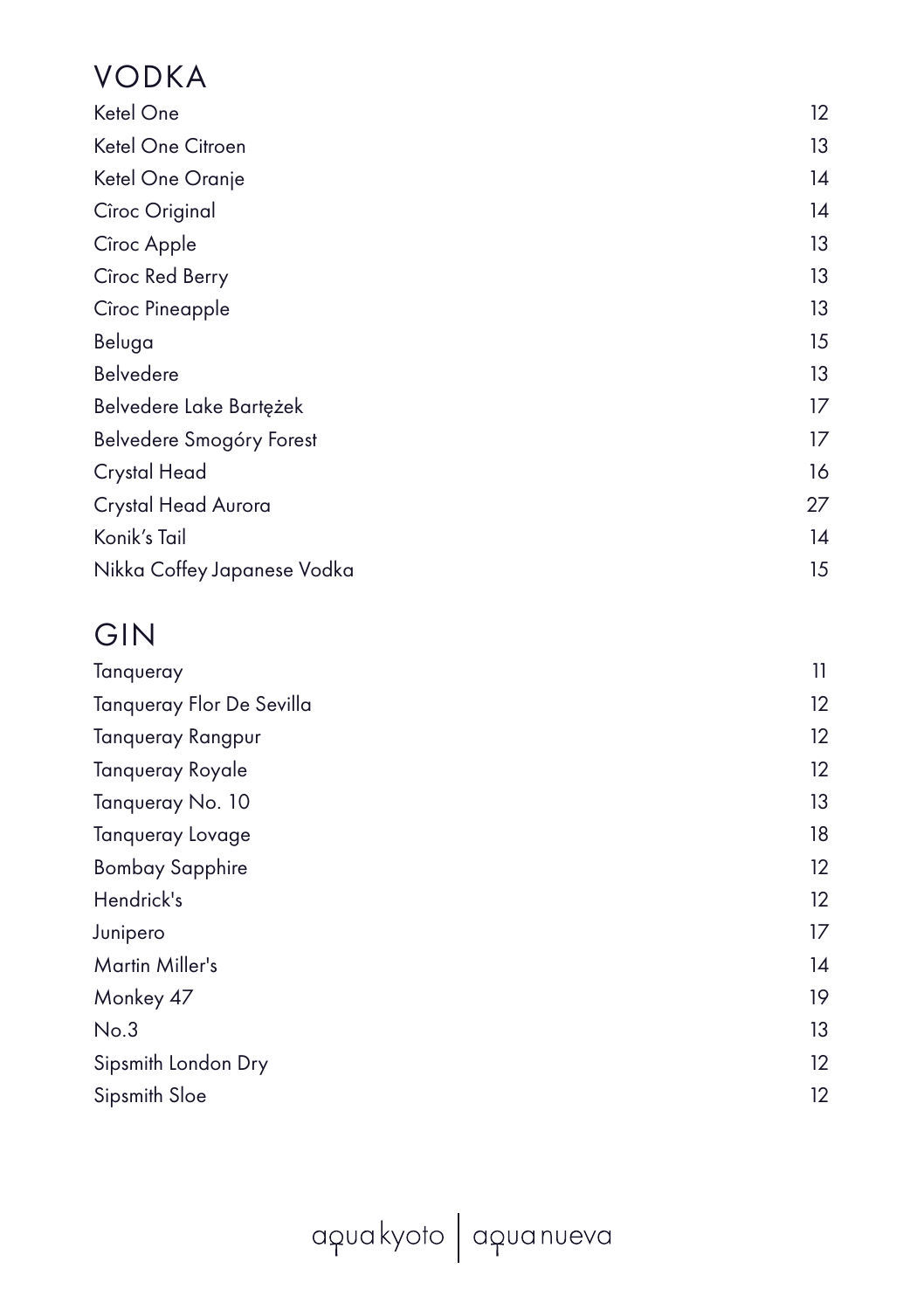#### JAPANESE GIN

| Ki No Bi     | 17.5 |
|--------------|------|
| Ki No tou    | 22   |
| Nikka Coffey | 18   |
| Roku         | 13   |

#### JAPANESE WHISKY

| Hakushu 12 Yrs Old           | 20 |
|------------------------------|----|
| Hibiki Harmony               | 22 |
| Mars Maltage "Cosmo"         | 21 |
| Mars Komagatake Single Malt  | 39 |
| Nikka Days                   | 15 |
| Nikka from the Barrel        | 20 |
| Nikka Pure Malt              | 20 |
| Nikka Taketsuru              | 20 |
| Suntory Chita                | 19 |
| Suntory Kakubin Yellow Label | 23 |
| Suntory Toki                 | 12 |

#### BLENDED SCOTCH

| Johnnie Walker Black Label    |     |
|-------------------------------|-----|
| Johnnie Walker Gold Label     | 16  |
| Johnnie Walker Platinum Label | 26. |
| Johnnie Walker Blue Label     | 56  |
| Johnnie Walker King George V  | 175 |

#### BLENDED MALT

| Copper Dog      |  |
|-----------------|--|
| Monkey Shoulder |  |

#### SINGLE GRAIN Haig Club 16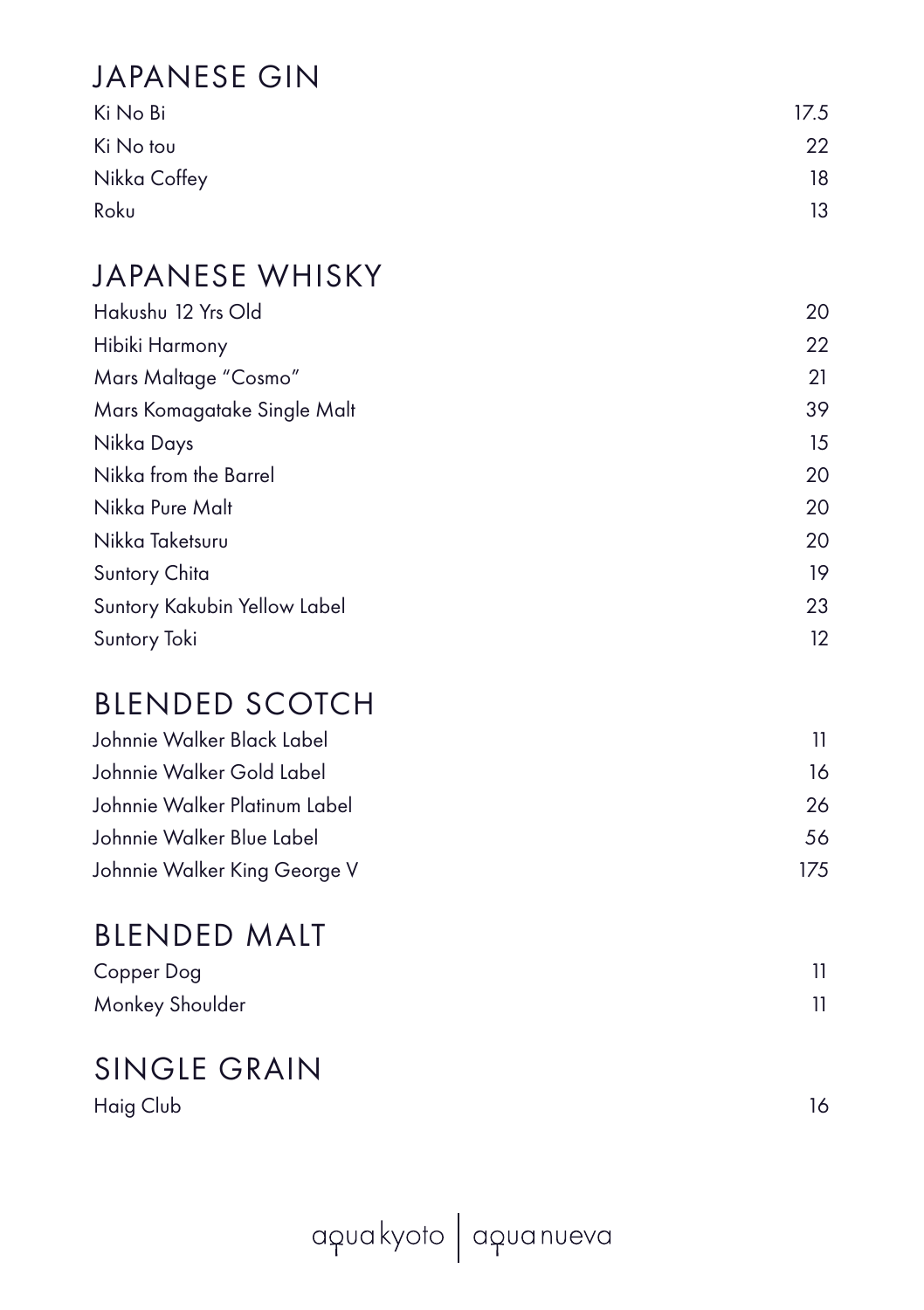| <b>LOWLANDS</b>                  |    |
|----------------------------------|----|
| Auchentoshan American Oak        | 12 |
| Auchentoshan Three Wood          | 18 |
| <b>SPEYSIDE</b>                  |    |
| Glenfiddich 12 Yrs Old           | 13 |
| Glenmorangie 10 Yrs Old          | 14 |
| Singleton of Dufftown 12 Yrs Old | 14 |
| Macallan Gold                    | 16 |
| Mortlach 12 Yrs Old              | 19 |
| Macallan Triple Cask             | 19 |
| Glenmorangie 18 Yrs Old          | 30 |
| Macallan Sherry Cask             | 39 |
| Glenmorangie Signet              | 47 |
| Mortlach 20 Yrs Old              | 66 |
| <b>HIGHLANDS</b>                 |    |
| Oban 14 Yrs Old                  | 17 |
| Clynelish 14 Yrs Old             | 18 |
| <b>ISLAND</b>                    |    |
| Talisker 10 Yrs Old              | 15 |
| Talisker 18 Yrs Old              | 26 |
| Highland Park 18 Yrs Old         | 26 |
| Talisker 25 Yrs Old              | 99 |
| Highland Park 25 Yrs Old         | 99 |
| <b>ISLAY</b>                     |    |
| Laphroaig Select                 | 14 |
| Ardbeg 10 Yrs Old                | 16 |
| Lagavulin 8 Yrs Old              | 16 |
| Caol Ila 12 Yrs Old              | 17 |

aquakyoto | aquanueva

Lagavulin 16 Yrs Old 21 Ardbeg Uigeadail 21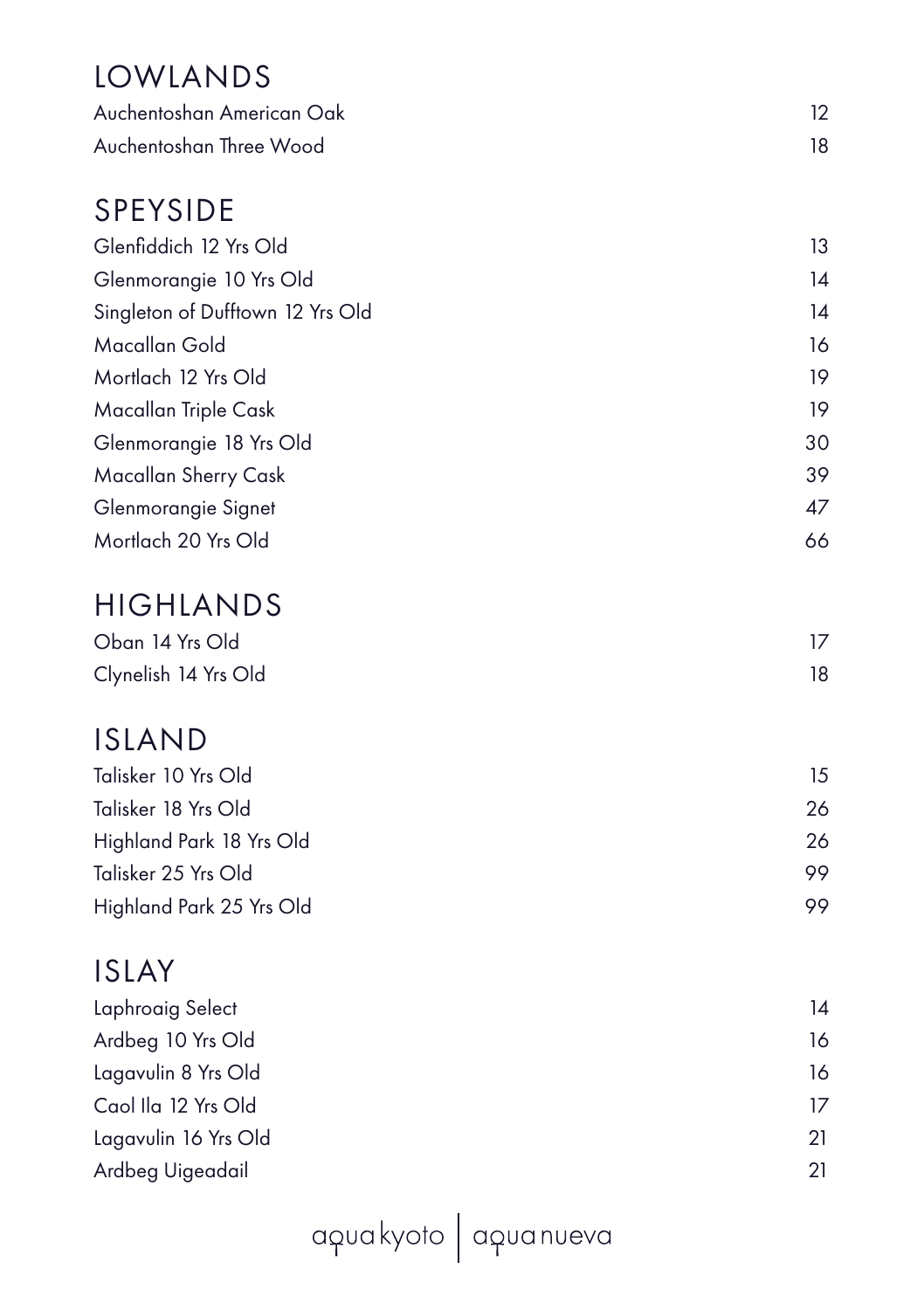#### IRISH WHISKEY

| Jameson  | 11. |
|----------|-----|
| Roe & Co | 12. |

#### AMERICAN WHISKEY

| <b>Bulleit Bourbon</b>             | 13 |
|------------------------------------|----|
| <b>Bulleit Rye</b>                 | 12 |
| Bulleit 10 Yrs Old                 | 16 |
| <b>Buffalo Trace</b>               | 11 |
| Eagle Rare                         | 15 |
| Rittenhouse Rye                    | 15 |
| Sazerac Rye                        | 16 |
| Whistlepig 10 Yrs Old              | 25 |
| Whistlepig 15 Yrs Old Straight Rye | 76 |
| Woodford Reserve                   | 13 |
|                                    |    |

#### CANADIAN WHISKEY

| Signal Hill | 12 |
|-------------|----|
|-------------|----|

#### TAIWANESE WHISKY

| Kavalan King Car Conductor   |     |
|------------------------------|-----|
| Kavalan Single Malt          | 19. |
| Kavalan Solist Pedro Ximenez |     |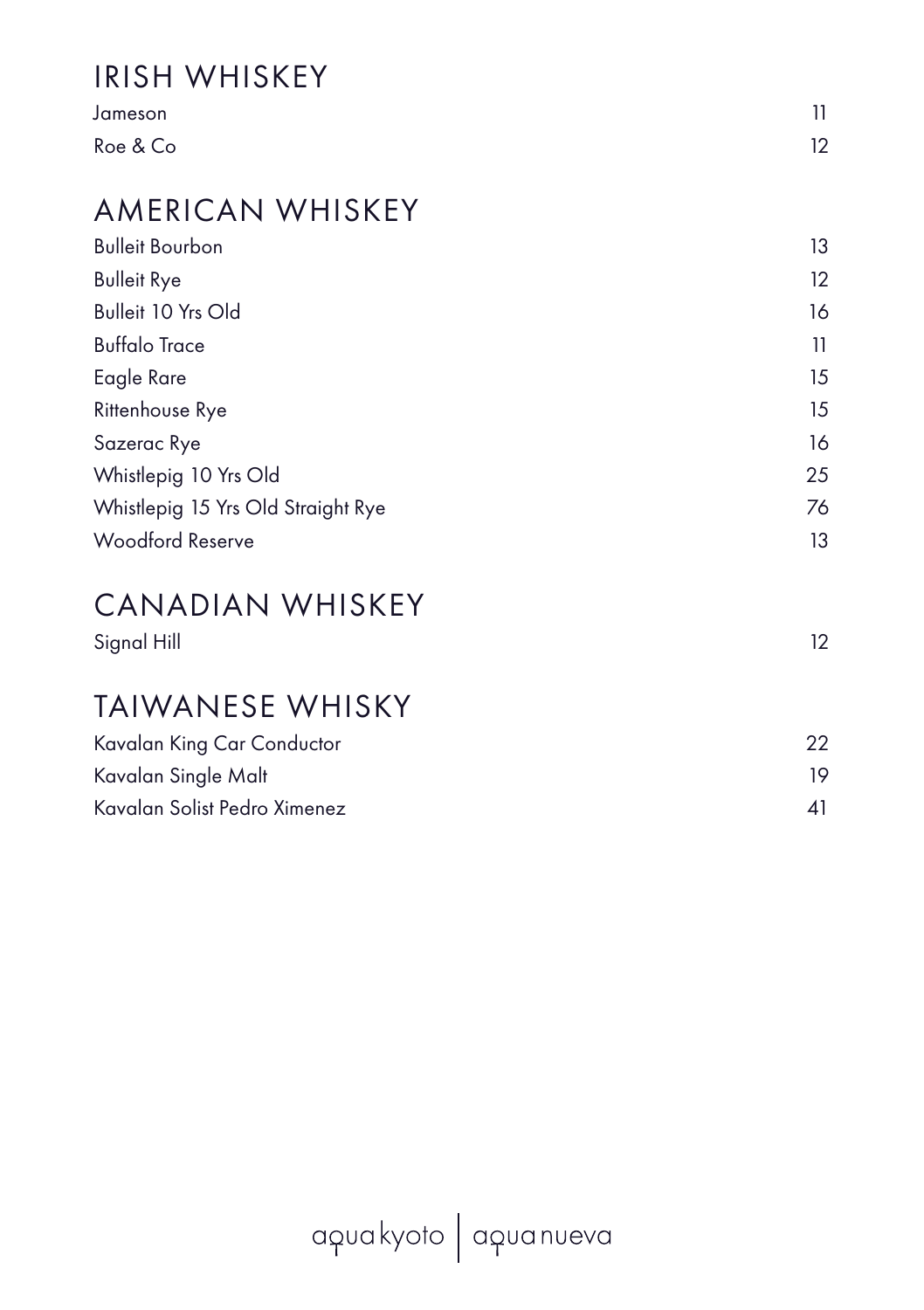## COGNAC & BRANDY

| <b>Remy Martin VSOP</b>         | 15  |
|---------------------------------|-----|
| Remy Martin 1738                | 18  |
| Hennessy VS                     | 15  |
| Hennessy XO                     | 46  |
| Hennessy Paradis Imperial       | 185 |
| <b>Hine 1978</b>                | 125 |
| Maxime Trijol Ancestrale        | 110 |
| Otard XO                        | 71  |
| Somerset Cider Brandy 5 Yrs Old | 12  |
| Torres 10 Yrs Old               | 11  |
| Ragnaud Sabourin/Florilege      | 61  |

#### RUM

| Angostura 1919                                    | 13      |
|---------------------------------------------------|---------|
| Appleton Estate Signature Blend                   | 10      |
| Diplomatico Reserva Exclusiva                     | 15      |
| Don Papa 10 Yrs Old                               | 18      |
| Don Papa 7 Yrs Old                                | $12 \,$ |
| El Dorado 15 Yrs Old                              | 19      |
| Gosling's Black Seal Bermuda Black                | 10      |
| Havana 7 Yrs Old                                  | 12      |
| Pampero Aniversario                               | 15      |
| Pampero Blanco                                    | 11      |
| Pampero Añejo Especial                            | 12      |
| <b>Plantation Pineapple</b>                       | 13      |
| Sailor Jerry Spiced                               | 11      |
| Wray and Nephew                                   | 11      |
| Zacapa 23 Sistema Solera Gran Reserva             | 19      |
| Zacapa XO Centenario Solera Gran Reserva Especial | 36      |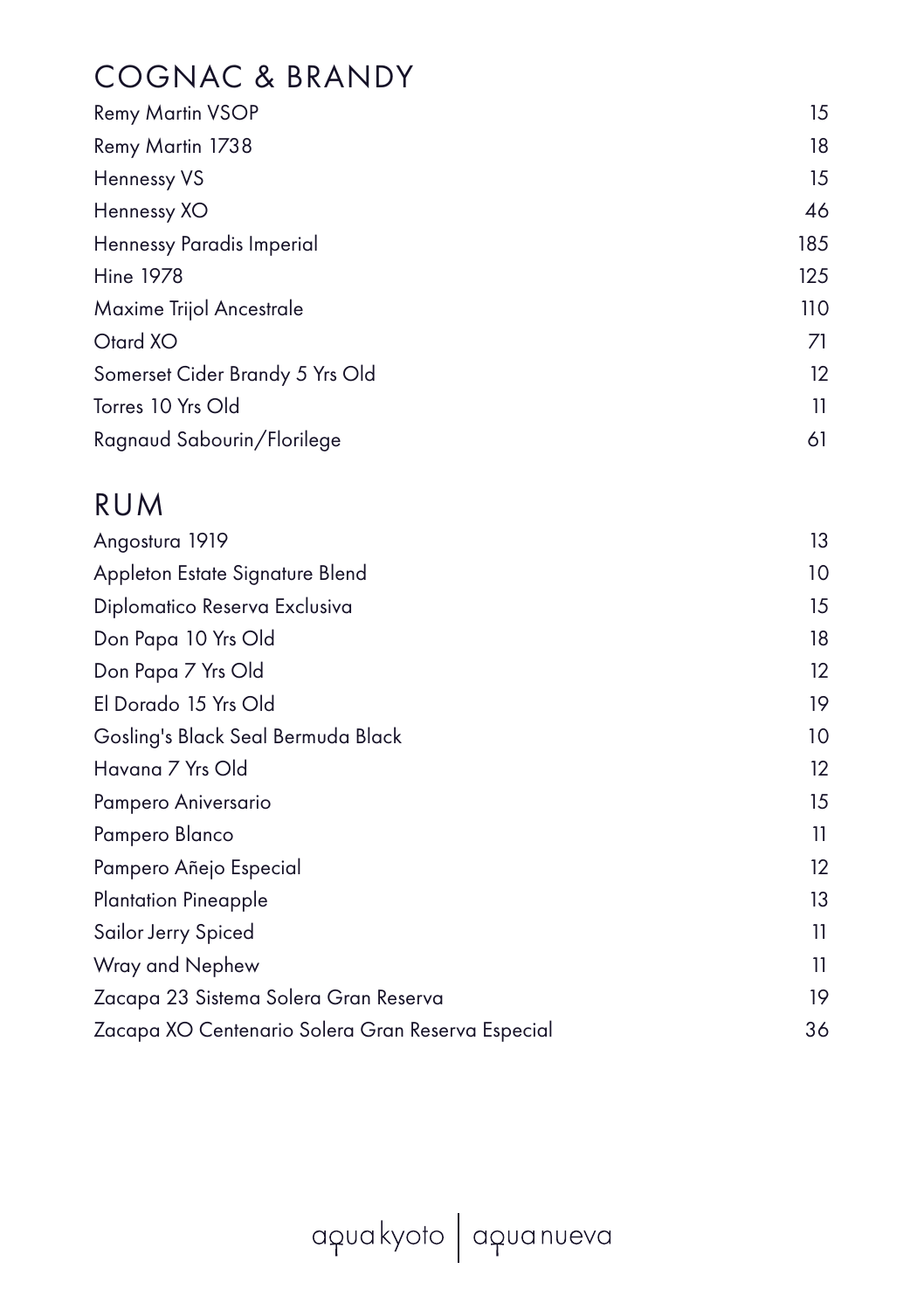## EAU DE VIE & GRAPPA

| Miclo Poire William      |    |
|--------------------------|----|
| <b>Tosolini Barrique</b> | 40 |

#### TEQUILA

| Don Julio Blanco        | 16 |
|-------------------------|----|
| Don Julio Reposado      | 18 |
| Don Julio Añejo         | 19 |
| Don Julio 1942          | 44 |
| Arette Blanco           | 12 |
| Arette Reposado         | 13 |
| Casamigos Blanco        | 20 |
| Casamigos Reposado      | 21 |
| Casamigos Añejo         | 22 |
| Codigo 1530 Rosa        | 18 |
| Dobel Diamante          | 18 |
| Dobel Humito            | 17 |
| Fortaleza Blanco        | 20 |
| Fortaleza Reposado      | 22 |
| Fortaleza Añejo         | 31 |
| Cazcabel Coffee Liqueur | 13 |
| Patron Reposado         | 19 |
| Tapatio Blanco          | 12 |
| Tapatio Reposado        | 14 |
|                         |    |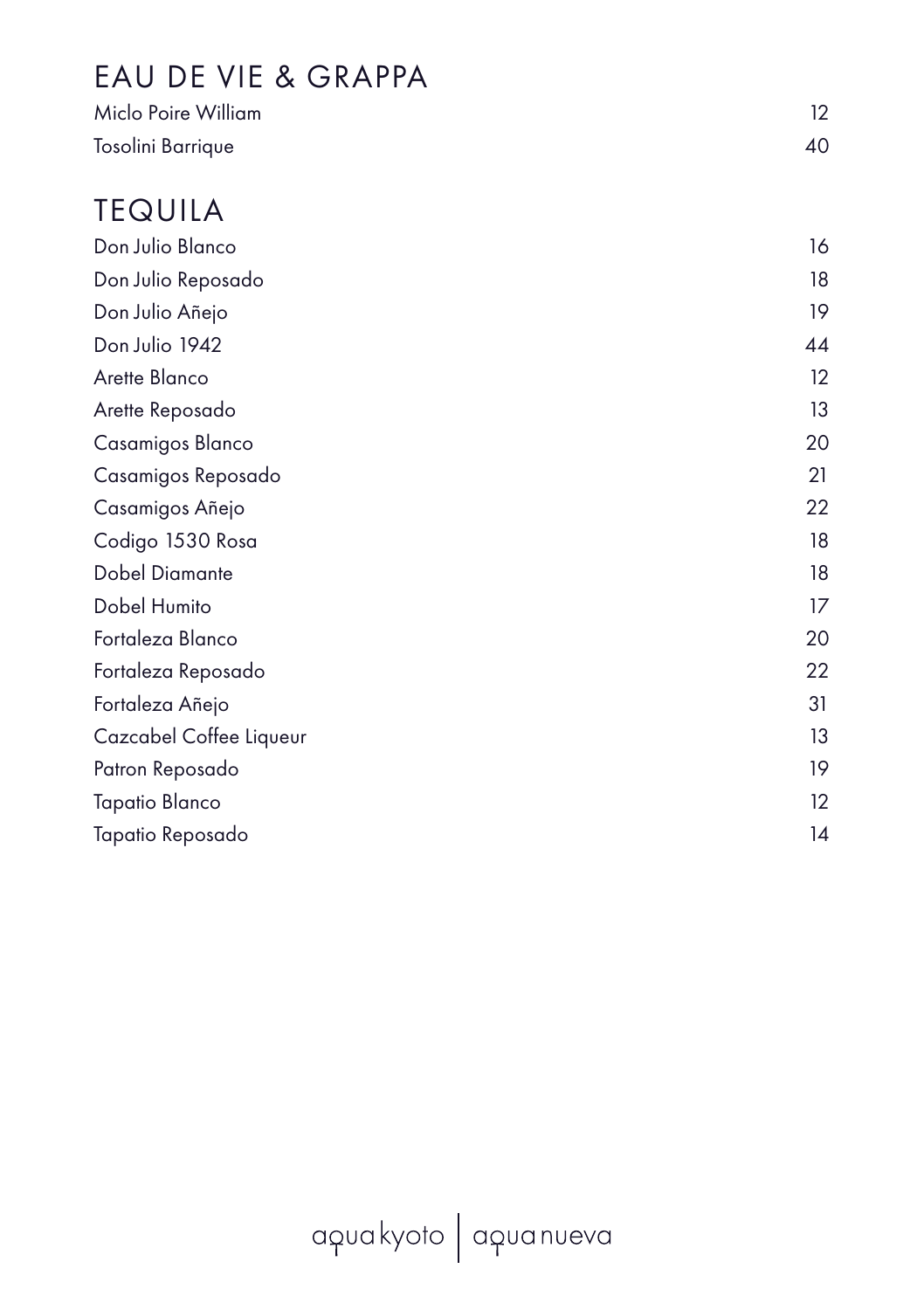## MEZCAL Casamigos Mezcal 23 Del Maguey San Luis Del Rio Mescal 25 Gem & Bolt Mezcal 21 Ilegal Mezcal 17 Mezcal Union 15 RAICILLA La Venenosa Puntas Raicilla 41 PISCO Barsol Aperitif Wine 15 Barsol Mosto Verde Quebranta 15 El Gobernador 12 CACHAÇA Capucana 15

| Capucana              |  |
|-----------------------|--|
| Velho Barreiro Silver |  |

#### GENEVER

| Old Duff Blended |  |
|------------------|--|
| Old Duff Malt    |  |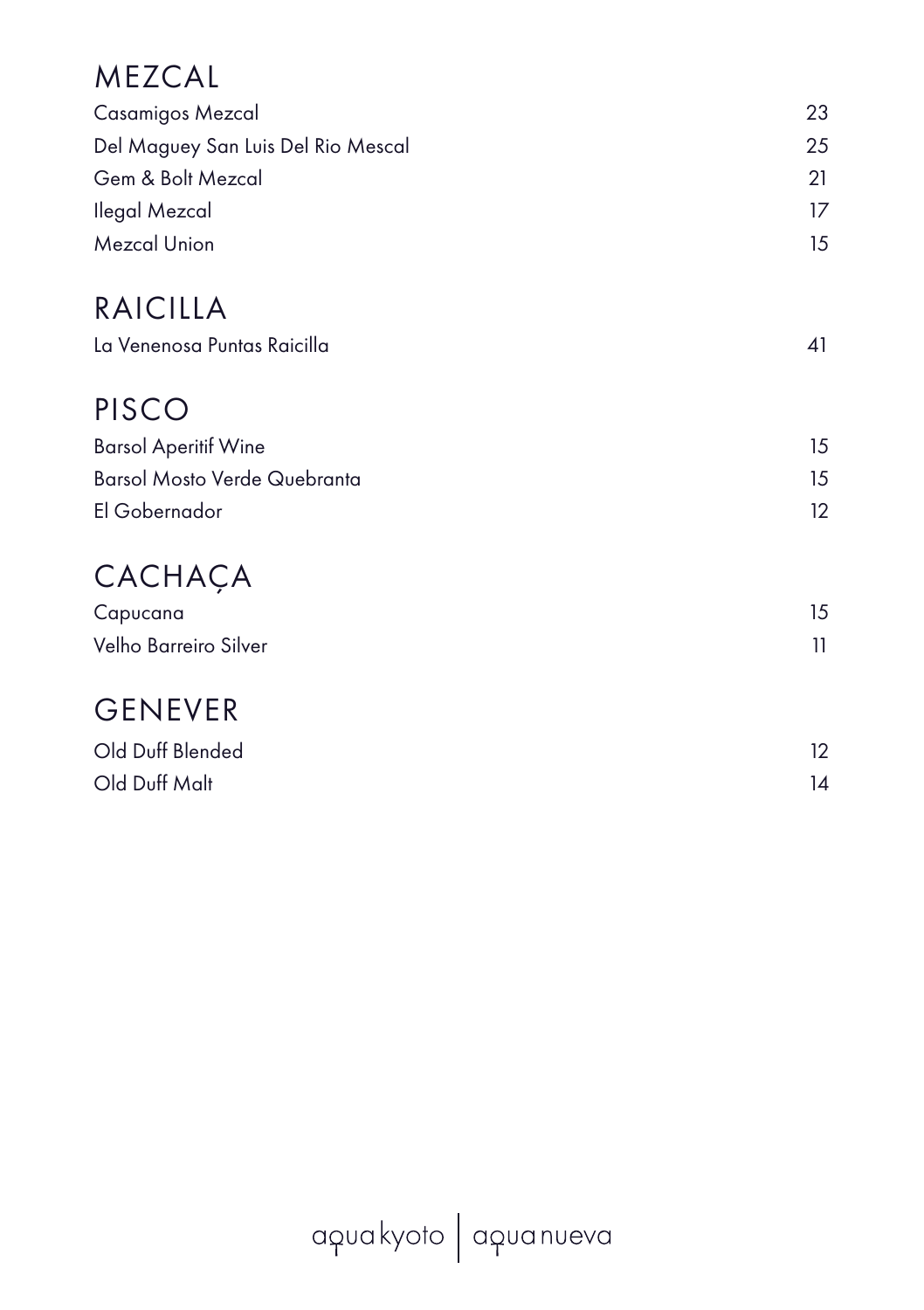#### VERMOUTH

| <b>Belsazar Dry</b>   | 11                |
|-----------------------|-------------------|
| Belsazar Red          | 11                |
| Belsazar Rosé         | 11                |
| <b>Belsazar White</b> | 11                |
| Chazalettes Bianco    | 12.5              |
| Cocchi Americano      | $12 \,$           |
| Cocchi Torino         | $12 \overline{ }$ |
| Cocchi Dopo Teatro    | $12 \overline{ }$ |
| Cocchi Reserva        | 18                |
| Lillet Blanc          | 9                 |
| Mancino Amaranto      | 9                 |
| Mancino Ambrato       | 9                 |
| Mancino Chinato       | $12 \overline{ }$ |
| Mancino Sakura        | $12 \overline{ }$ |
| Noilly Prat           | 10                |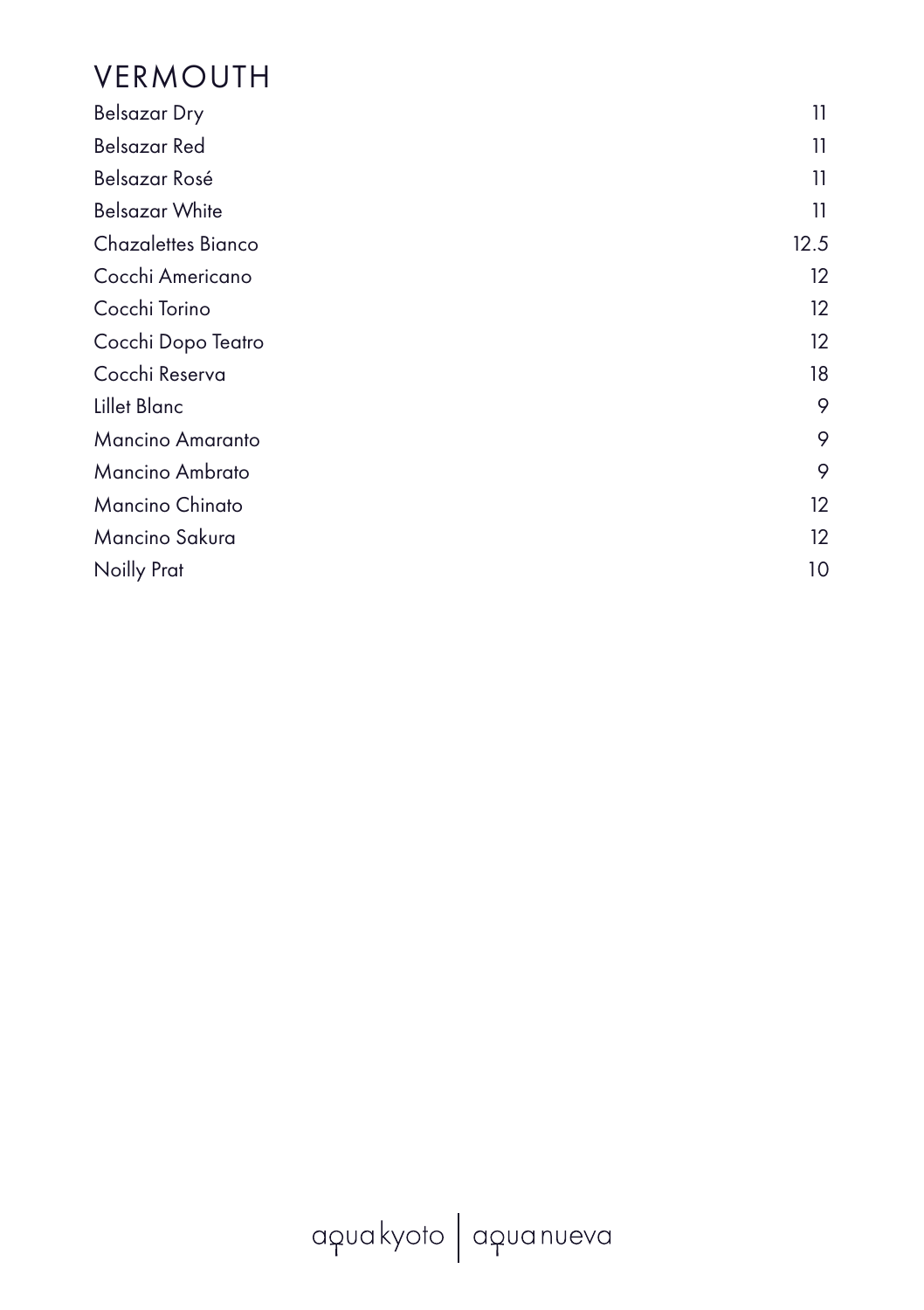## BEER & CIDER

| Estrella Damm                      | 6.95 |
|------------------------------------|------|
| Asahi                              | 6.95 |
| Estrella Galicia 0.0% Alcohol Free | 6.95 |
| Rekorderlig Apple                  |      |
| Rekorderlig Pear                   | 7    |
|                                    |      |

## SOFT

| <b>Mixers</b>                                                            | 2.5                      |
|--------------------------------------------------------------------------|--------------------------|
| Coca-Cola   Diet Coke   Fever-Tree Refreshingly Light Indian Tonic Water |                          |
| Fever-Tree Premium Indian Tonic Water   Fever-Tree Lemon Tonic Water     |                          |
| Fever-Tree Premium Ginger Ale   Fever-Tree Premium Ginger Beer           |                          |
| Fever-Tree Premium Lemonade   Fever-Tree Premium Soda Water              |                          |
| Soft drinks                                                              | $\overline{A}$           |
| Aqua Decantae water 750ml                                                | Still & Sparkling   4.95 |
| Juices                                                                   | 5                        |
| Orange   Apple   Cranberry   Pineapple   Grapefruit   Tomato             |                          |
| Tea (please ask your server for today's selection)                       | 3.95                     |
| Illy coffee (please ask your server)                                     | 3.95                     |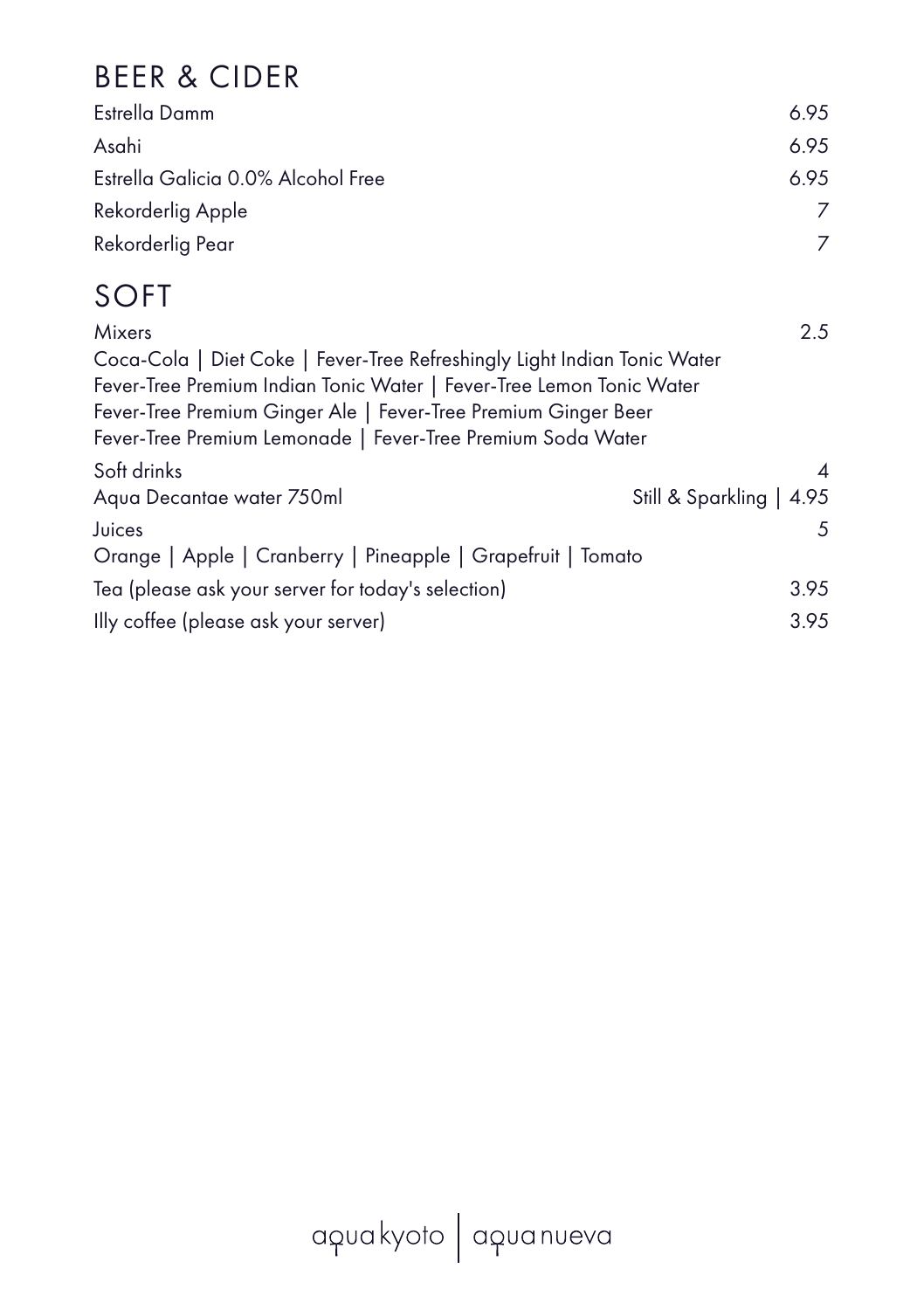## LARGE FORMATS SPIRITS

#### VODKA

| Ketel One                  | 180 |
|----------------------------|-----|
| Cîroc                      | 190 |
| Belvedere                  | 195 |
| Nikka Coffey               | 200 |
| GIN                        |     |
| Tanqueray                  | 180 |
| <b>Bombay Sapphire</b>     | 185 |
| Hendrick's                 | 200 |
| Gin Mare                   | 200 |
| <b>TEQUILA</b>             |     |
| Don Julio Blanco           | 210 |
| Patron Silver              | 220 |
| Patron Reposado            | 240 |
| WHISKY                     |     |
| Jack Daniel's              | 180 |
| Johnnie Walker Black Label | 185 |
| <b>RUM</b>                 |     |
| Pampero Blanco             | 180 |
| Havana Club Añejo Especial | 185 |
| Ron Zacapa 23 Yrs Old      | 220 |
|                            |     |